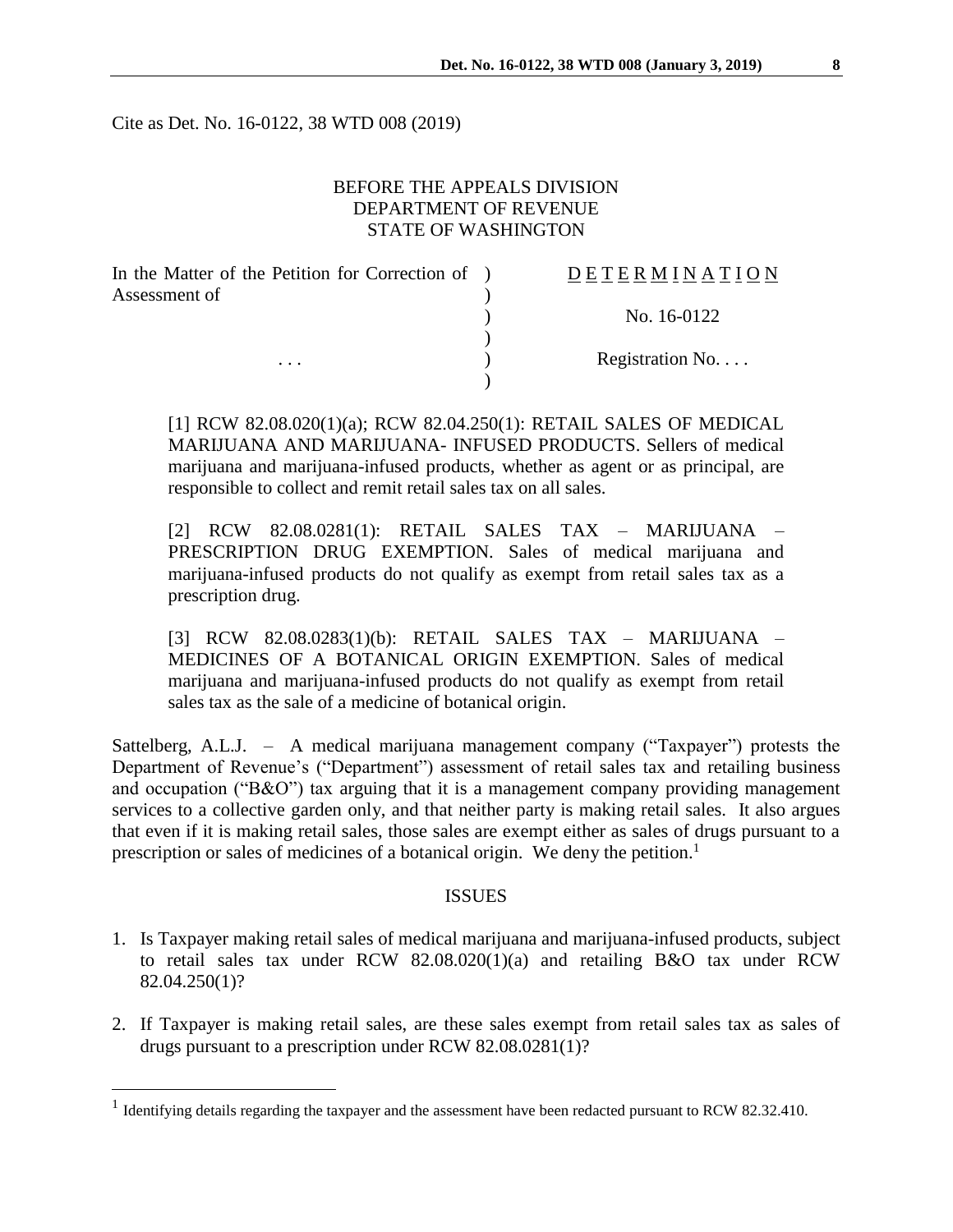3. If Taxpayer is making retail sales, are these sales exempt from retail sales tax as sales of medicines of a botanical origin under RCW 82.08.0283(1)(b)?

#### FINDINGS OF FACT

Taxpayer operates from its business location in . . . Washington. Taxpayer opened its tax reporting account with the Department as of August 1, 2012. Taxpayer reported income under the service & other activities B&O tax classification from the fourth quarter of 2012 through the end of 2014. Taxpayer staffed the business location, checked authorizations, documented memberships, and accepted payments in accordance, it alleges, with an agreement it had with a collective garden. Taxpayer has not provided the agreement.

In 2014, the Department's Taxpayer Account Administration Division ("TAA") began investigating Taxpayer's business activities. TAA found advertising on the internet that medical marijuana and marijuana-infused products were available on numerous websites at the same business location and phone number as Taxpayer. These advertisements included items such as its menu, prices, deals, photos, and customer comments. The business name being used in the advertisements was not Taxpayer's name or a trade name of Taxpayer. However, in addition to the common address and phone number, TAA found their controlling officer was the same. As Taxpayer was the only registered business open at this location, and since the controlling officer was the same, TAA concluded Taxpayer was the business making medical marijuana and marijuana-infused products available for sale.

In June of 2014, TAA notified Taxpayer of the taxability of marijuana sales and informed Taxpayer of the option to amend previously filed returns. In July of 2014, TAA requested a schedule of gross income, but Taxpayer did not provide one. In August of 2014, TAA notified Taxpayer of a pending assessment and again requested a schedule of gross income. On March 3, 2015, TAA issued Taxpayer an assessment using estimated sales amounts, since Taxpayer did not provide actual gross income amounts, totaling  $$...$ <sup>2</sup>

Taxpayer timely appealed contesting numerous aspects of the Department's assessment. Taxpayer argues that it is a management company providing management services to a collective garden,<sup>3</sup> and that neither party is making taxable sales. Taxpayer argues that even if either party is making taxable sales, those sales are exempt from sales tax as prescription drugs under RCW 82.08.0281. Taxpayer also argues that even if the collective garden is making taxable sales, those sales are exempt from sales tax as sales of a medicine of botanical origin under RCW 82.08.0283. Taxpayer did not provide any records to TAA or on appeal to support actual gross income amounts or that further explain its business activities.

<sup>&</sup>lt;sup>2</sup> The assessment consists of \$ . . . in retail sales tax,  $\frac{1}{2}$  . . in retailing B&O tax, a credit of \$ . . . for service & other activities B&O tax paid, a net reduction of the small business tax credit of \$ . . . , \$ . . . in interest, a \$ . . . delinquent penalty, and a \$ . . . substantial underpayment penalty. The audit period was August 1, 2012, through December 31, 2014.

<sup>&</sup>lt;sup>3</sup> The term "collective garden" is defined, generally, as "qualifying patients sharing responsibility for acquiring and supplying the resources required to produce and process cannabis for medical use . . . ." RCW 69.51A.085(2). The statutes governing collective gardens address the criminal and civil sanctions that might otherwise be imposed on collective gardens based solely on their assisting with the use of medical marijuana. Ch. 69.51A RCW.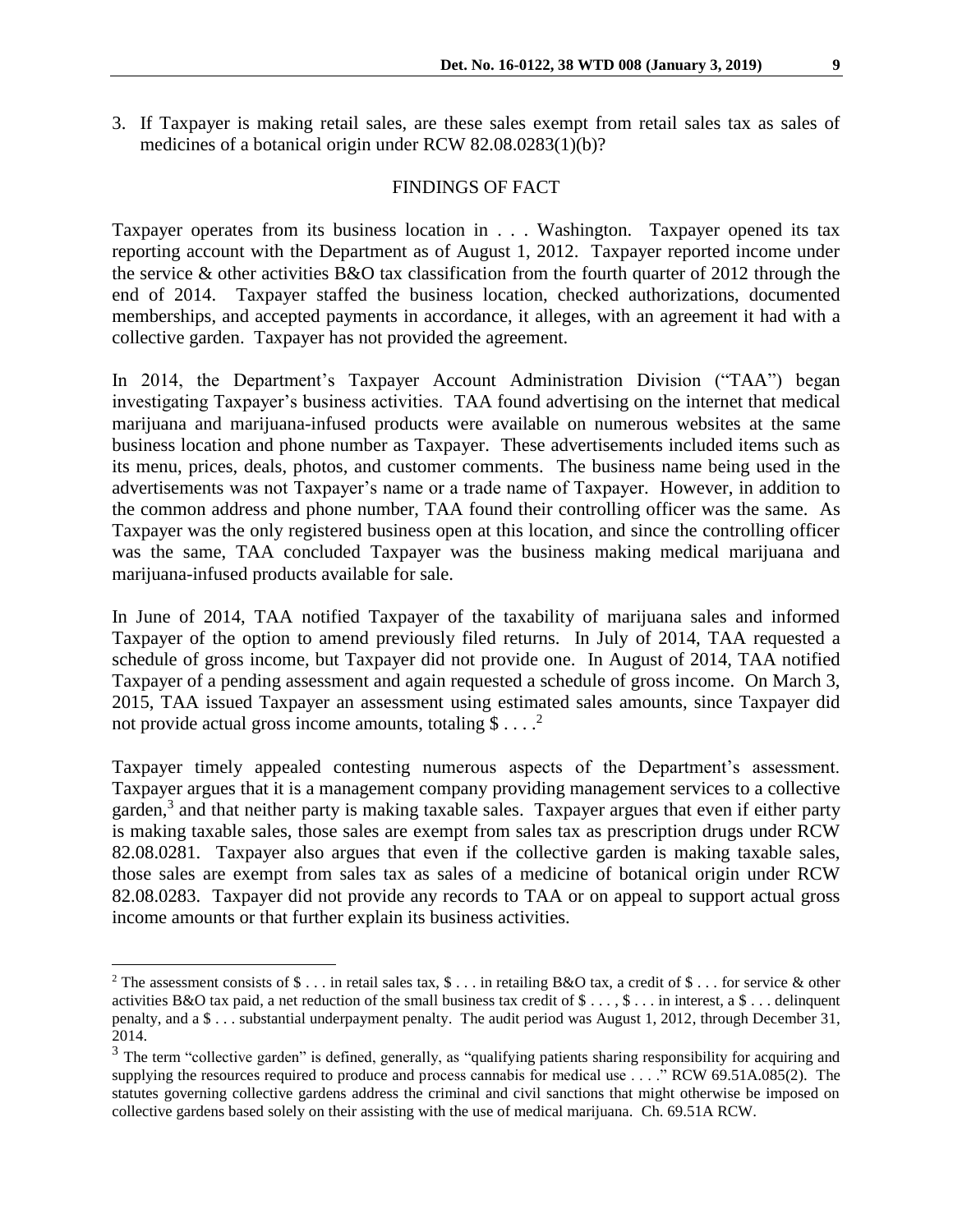# ANALYSIS

## 1. Management Company Making Sales

## A. Retail Sales Tax

"Sale" means any transfer of the ownership of, title to, or possession of property for a valuable consideration. RCW 82.04.040(1). The term "retail sale" includes every sale of tangible personal property, subject to certain exclusions, none which apply here. RCW 82.04.050(1)(a). Retail sales are subject to retail sales tax under RCW 82.08.020(1)(a). Sellers must collect the full amount of the retail sales tax payable from buyers. RCW 82.08.050(1). If the seller fails to collect retail sales tax from the buyer and remit it to the Department, the seller becomes personally liable for the amount of the tax. RCW 82.08.050(3).

The term "seller" is a person "making sales at retail or retail sales to a buyer, purchaser, or consumer, whether as agent, broker, or principal." RCW 82.08.010(2); *see also* WAC 458-20- 159 ("Rule 159"). As stated in Rule 159:

Every consignee, bailee, factor, agent or auctioneer authorized, engaged or employed to sell or call for bids on tangible personal property belonging to another, and, so selling or calling, is deemed a seller, and shall collect the retail sales tax upon all retail sales made by him, except sales of certain farm property as hereinafter provided.

Here, there may be a collective garden growing the marijuana.<sup>4</sup> Taxpayer alleges that a collective garden hired it to provide operational assistance, such as staffing the location, checking authorizations, documenting memberships, and accepting payments. Whether Taxpayer is the principal itself or is actually acting as an agent of a collective garden, the result is the same. Taxpayer's exchange of medical marijuana or marijuana-infused products for consideration constitute sales under RCW  $82.04.040(1)(a)$ . As the seller of tangible personal property here, whether as agent or as principal, Taxpayer is responsible for collecting and remitting retail sales tax on all sales under RCW 82.08.050(1).

Taxpayer argues that it was not selling tangible personal property as owner, but merely providing management services to a collective garden. This, however, has not been shown to be the case through supporting documentation, such as a management agreement or books and records showing payment for management services. Even if Taxpayer was providing management services, however, this does not relieve it of its responsibility to collect and remit retail sales tax when making sales. Taxpayer was either selling tangible personal property as the owner or as an agent of a collective garden, and it was responsible for collecting and remitting retail sales tax on all sales.

Legislation passed in 2015 supports the conclusion that sales by collective gardens are subject to retail sales tax. RCW 82.08.9998(2) provides a temporary retail sales tax exemption for sales of marijuana and marijuana products by collective gardens in compliance with RCW 69.51A, from

<sup>4</sup> Taxpayer argues there is but does not provide any documentation to prove it.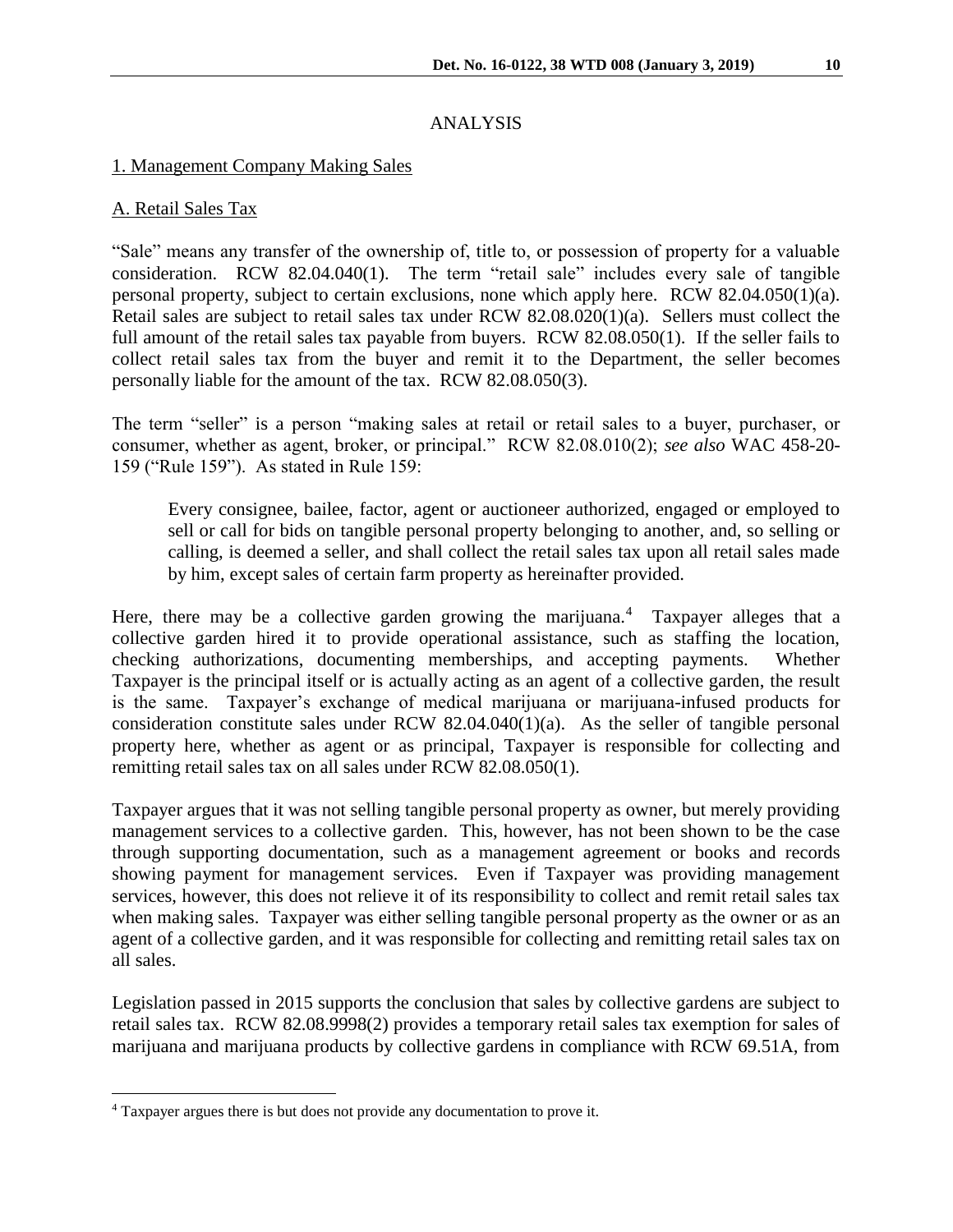July 1, 2015 until June 30, 2016.<sup>5</sup> If collective gardens in compliance with RCW 69.51A were not making retail sales, the legislature would not have needed to pass these exemptions. *See* Det. No. 07-0168, 27 WTD 19 (2008). *City of Seattle v. State*, 136 Wn.2d 693, 698, 965 P.2d 619 (1998) (Statutes must be interpreted and construed so that all the language used is given effect, with no portion rendered meaningless or superfluous (citing *Stone v. Chelan County Sheriff's Dep't,* 110 Wn.2d 806, 810, 756 P.2d 736 (1988); *Tommy P. v. Board of County Comm'rs,* 97 Wn.2d 385, 391, 645 P.2d 697 (1982)).

# B. Retailing B&O Tax

B&O tax is levied and collected "for the act or privilege of engaging in business activities." RCW 82.04.220(1). The legislature intended to impose the B&O tax on virtually all business activities carried on within the state. *Time Oil Co. v. State*, 79 Wn.2d 143, 483 P.2d 628 (1971). [Persons making] retail sales are subject to retailing B&O tax under RCW 82.04.250.

Since Taxpayer is making retail sales of medical marijuana and marijuana-infused products, it is liable for retailing B&O tax on these sales. Taxpayer argues it is a management company only, and that its services are subject to B&O tax under the service & other activities B&O tax classification. However, it has not provided documentation to this effect as required by Rule 159 to be taxable only on commissions. In the absence of documentation to the contrary, we conclude it is making retail sales and is liable for retailing B&O tax on the gross amount of these sales.

## 2. Prescription Drug Exemption

Taxpayer argues that even if it is making retail sales, those sales are exempt as sales of drugs pursuant to a prescription under RCW 82.08.0281. RCW 82.08.0281(1) exempts from retail sales tax, "... sales of drugs for human use dispensed or to be dispensed to patients, pursuant to a prescription." WAC 458-20-18801 ("Rule 18801") explains that a seller may obtain an exemption certificate for this exemption: "A seller is not required to collect sales tax when it obtains a properly completed exemption certificate indicating prescription drugs, intended for human use sold to medical practitioners, nursing homes, and hospitals, will be put to an exempt use under the authority of a prescription." Rule 18801(403)(b). Otherwise, the retail sales tax must be collected. *Id.*

RCW 82.08.0281(4)(a) defines the term "prescription" as: "[A]n order, formula, or recipe issued in any form of oral, written, electronic, or other means of transmission by a duly licensed practitioner authorized by the laws of this state to prescribe." However, no licensed practitioner may prescribe medical marijuana in Washington.<sup>6</sup>

 $\overline{a}$  $<sup>5</sup>$  Chapter 4, Laws of 2015, 2<sup>nd</sup> Spec. Sess. (2ESSHB 2136).</sup>

<sup>&</sup>lt;sup>6</sup> The website for Washington's Department of Health provides, "Healthcare providers cannot write prescriptions for medical marijuana. They may only write recommendations that a patient has a medical condition that may benefit from the medical use of marijuana." From http://www.doh.wa.gov/YouandYourFamily/Marijuana/MedicalMarijuanaCannabis/GeneralFrequentlyAskedQuesti ons#10 (last visited Nov. 24, 2014).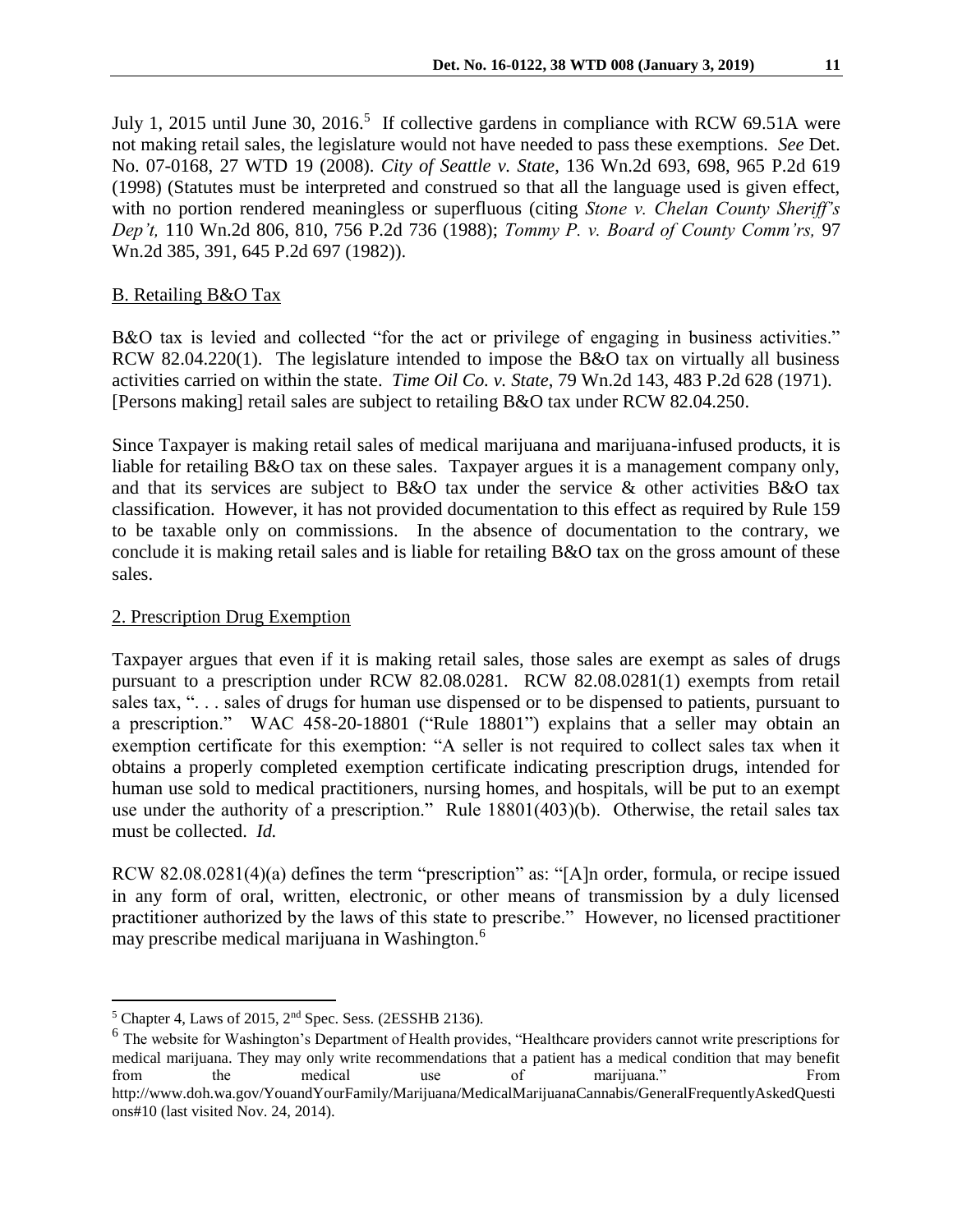Under 21 U.S.C. § 812 and RCW 69.50.204, marijuana is a Schedule 1 controlled substance, which cannot be prescribed under federal and state law. *Seeley v. State*, 132 Wn.2d 776, 940 P.2d 604 (1997) (holding "[m]arijuana cannot be legally prescribed, nor can a prescription for marijuana be filled by a pharmacist in Washington . . . ."; *State v. Hanson*, 138 Wn. App. 322, 328-32, 157 P.3d 438 (2007) (holding Washington's Medical Use of Marijuana Act did not implicitly repeal marijuana's classification as a Schedule 1 controlled substance); *see also* Dep't of Revenue Special Notice dated May 31, 2011, entitled "Sales of Medical Cannabis Remain Subject to Sales Tax." Accordingly, medical marijuana is not covered by the exemption for prescription drugs.

We recognize that medical professionals can issue documentation authorizing the use of marijuana, but this does not change the outcome. The legislature enacted Chapter 69.51A RCW, which addresses medical marijuana. RCW 69.51A.030(2)(a) allows health care professionals, including naturopaths, to provide a patient with a valid documentation authorizing the medical use of marijuana,<sup>7</sup> provided certain requirements are met:

(2)(a) A health care professional may only provide a patient with valid documentation authorizing the medical use of cannabis or register the patient with the registry established in \*\*section 901 of this act if he or she has a newly initiated or existing documented relationship with the patient, as a primary care provider or a specialist, relating to the diagnosis and ongoing treatment or monitoring of the patient's terminal or debilitating medical condition, and only after:

(i) Completing a physical examination of the patient as appropriate, based on the patient's condition and age;

(ii) Documenting the terminal or debilitating medical condition of the patient in the patient's medical record and that the patient may benefit from treatment of this condition or its symptoms with medical use of cannabis;

(iii) Informing the patient of other options for treating the terminal or debilitating medical condition; and

(iv) Documenting other measures attempted to treat the terminal or debilitating medical condition that do not involve the medical use of cannabis.

(Emphasis added).<sup>8</sup>

 $\overline{a}$ 

(Emphasis added.)

<sup>7</sup> RCW 69.51A.010(7) defines "valid documentation" as:

<sup>(</sup>a) A statement signed and dated by a qualifying patient's health care professional written on tamperresistant paper, which states that, in the health care professional's professional opinion, the patient may benefit from the medical use of marijuana; and

<sup>(</sup>b) Proof of identity such as a Washington state driver's license or identicard, as defined in RCW 46.20.035.

<sup>8</sup> RCW 69.51A.010(4) defines a "qualifying patient" as a person who: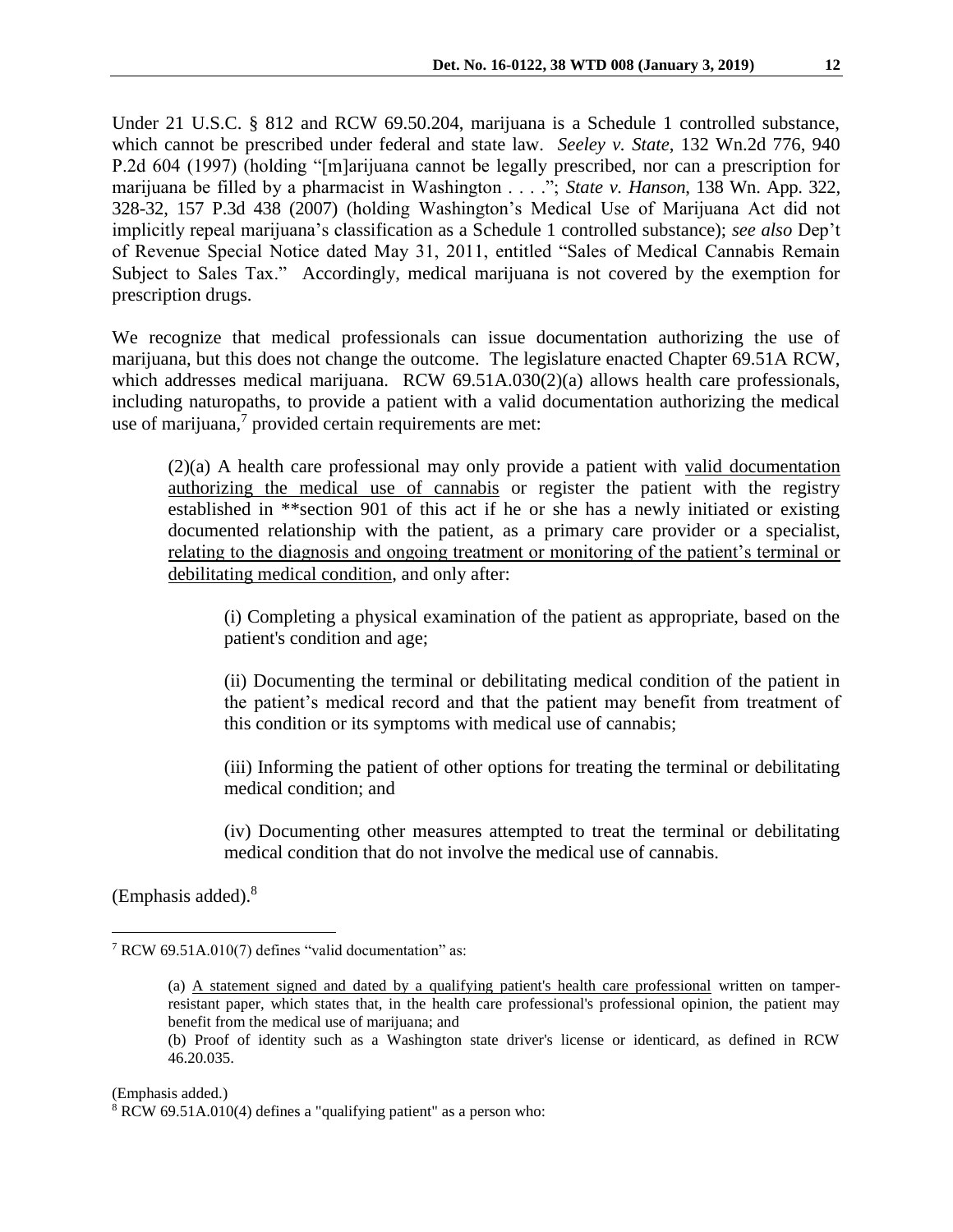Taxpayer argues that a valid documentation (defined in RCW 69.51A.010(7)) that a health care professional is permitted to provide a patient under RCW 69.51A.030(2)(a) equates to a prescription for purposes of RCW 82.08.0281. Taxpayer contends that a document authorizing use of medical marijuana is a prescription. We disagree. Had the legislature intended such a result, it would not have added the words "to prescribe" to RCW 82.04.0281 in 2003. Chapter 69.51A RCW does not authorize medical professionals "to prescribe" medical marijuana.

Generally, a person claiming a tax exemption, exception, or deduction has the burden of proving he or she qualifies for the tax benefit. *Group Health Cooperative of Puget Sound, Inc. v. State Tax Comm'n*, 72 Wn.2d 422, 433 P.2d 201 (1967). Taxation is the rule; exemption is the exception. *Spokane County v. City of Spokane*, 169 Wash. 355, 358, 13 P.2d 1084 (1932). Exemptions from a taxing statute must be narrowly construed. *Budget Rent-A-Car, Inc. v. Dep't of Revenue*, 81 Wn.2d 171, 174, 500 P.2d 764 (1972); *Evergreen-Washelli Memorial Park Co. v. Dep't of Revenue*, 89 Wn.2d 660, 663, 574 P.2d 735 (1978).

The legislature used the language of "valid documentation," instead of "prescription" when addressing medical marijuana in Chapter 69.51A RCW. The legislature's use of the concept of valid documentation, as opposed to prescription, was not the result of a relaxed use of language by the legislature. The legislature intended to limit the exemption in RCW 82.08.0281 to prescribed drugs. Where the legislature uses certain statutory language in one instance and different language in another, there is a difference of legislative intent. *United Parcel Service, Inc. v. Dep't of Revenue*, 102 Wn.2d 355, 362, 687 P.2d 186 (1984); *Agrilink Foods, Inc. v. Dep't of Revenue*, 153 Wn.2d 392, 397, 103 P.3d 1226 (2005).

Because of the use of different language, "prescription" and "to prescribe" in RCW 82.04.0281 and "valid documentation" in RCW 69.51A.010(7), we conclude that medical marijuana is not prescribed to patients, but rather patients receive a valid documentation from a health care professional that allows them to purchase medical marijuana. Therefore, Taxpayer's sales of medical marijuana to consumers do not qualify for the prescription drug exemption under RCW  $82.08.0281(1).^{[9]}$ 

Recent legislation supports this conclusion. On March 28, 2014, the Governor signed SB 6505, which amended the definition of "drug" in RCW 82.04.0281(4)(b) to specifically exclude marijuana.<sup>10</sup> Laws of 2014, ch. 140, Section 19.

- (c) Is a resident of the state of Washington at the time of such diagnosis;
- (d) Has been advised by that health care professional about the risks and benefits of the medical use of marijuana; and
- (e) Has been advised by that health care professional that they may benefit from the medical use of marijuana. 9 [Furthermore, "valid documentation" for medical marijuana is not a "prescription" because it is not an "order, formula, or recipe" within the meaning of that definition. *Green Collar Club v. Dep't of Revenue*, 3 Wn. App. 2d 82, 95-98, 413 P.3d 1083 (2018).]

<sup>(</sup>a) Is a patient of a health care professional;

<sup>(</sup>b) Has been diagnosed by that health care professional as having a terminal or debilitating medical condition;

<sup>10&</sup>lt;sup>ccc</sup>Drug' means a compound, substance, or preparation, and any component of a compound, substance, or preparation, other than food and food ingredients, dietary supplements, or alcoholic beverages, marijuana, useable marijuana, or marijuana-infused products . . . ."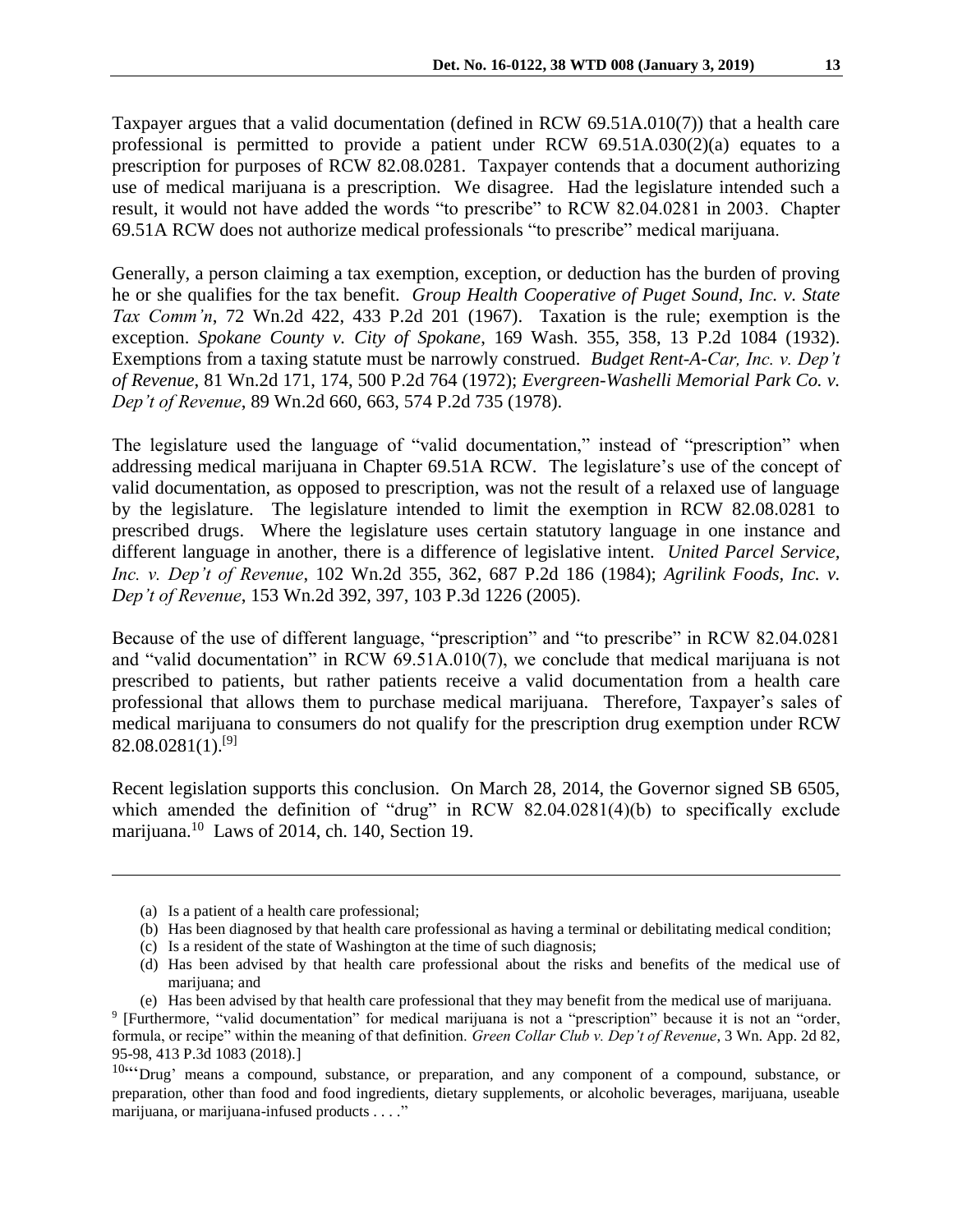In 2015, the Governor signed 2SSB 5052, which replaced the words "valid documentation" in RCW 69.51A.010 with "authorization." Laws of 2015, ch. 70, Section 17(7)(a). After July 1, 2016, naturopaths and other qualifying health care professionals will have to use an authorization form issued by the Department of Health when authorizing medical marijuana. Laws of 2015, ch. 70, Section 17(7)(b). Section 17(7)(c) makes it clear that medical marijuana is not prescribed: "[a]n authorization is not a prescription as defined in RCW 69.50.101." Also, medical marijuana remains a Schedule 1 drug under the state's Controlled Substances Act after the Governor's veto of Sections 42 and 43. *See* Governor's veto message, Laws of 2015, ch. 70, p. 71-72. Accordingly, we deny Taxpayer's petition on this issue.

### 3. Botanical Medicine Exemption

In 1987, the Legislature began regulating and licensing naturopaths. RCW 18.36A. "The practice of naturopathic medicine includes . . . the prescription, administration, dispensing, and use . . . of . . . naturopathic medicines . . . ." RCW 18.36A.040. RCW 18.36A.020(10) defines the term "naturopathic medicines" as:

[V]itamins; minerals; botanical medicines; homeopathic medicines; hormones; and those legend drugs and controlled substances consistent with naturopathic medical practice in accordance with rules established by the board. Controlled substances are limited to codeine and testosterone products that are contained in Schedules III, IV, and V in chapter 69.50 RCW.

(Emphasis added.) In 1998, the Legislature created a sales tax exemption for certain medicines used by naturopaths in their practice. RCW 82.08.0283(1) states, among other things, that the retail sales tax shall not apply to the sale of:

(b) Medicines of mineral, animal, and botanical origin prescribed, administered, dispensed, or used in the treatment of an individual by a person licensed under chapter 18.36A RCW; . . . .

(Emphasis added.)

Later the same year, citizens of Washington approved Initiative 692, codified at RCW 69.51A. RCW 69.51A.030(2)(a) allows health care professionals to issue an "authorization" to patients informing them that they may benefit from the use of medical marijuana. Those health care professionals are to discuss with their patients the benefits and risks of using marijuana. Neither the initiative, nor the Legislature's 2011 amendments to it, legalize the commercial sale of medical marijuana. *See State v. Reis*, 183 Wn.2d 197, 201, 351 P.3d 127 (2015). Rather, the primary purpose of the initiative was to provide an affirmative defense to criminal prosecution for individuals charged with possession of marijuana if those individuals had valid authorization from a health care professional. *Id*. at 209-11. The initiative said nothing about the creation of a tax exemption for medical marijuana.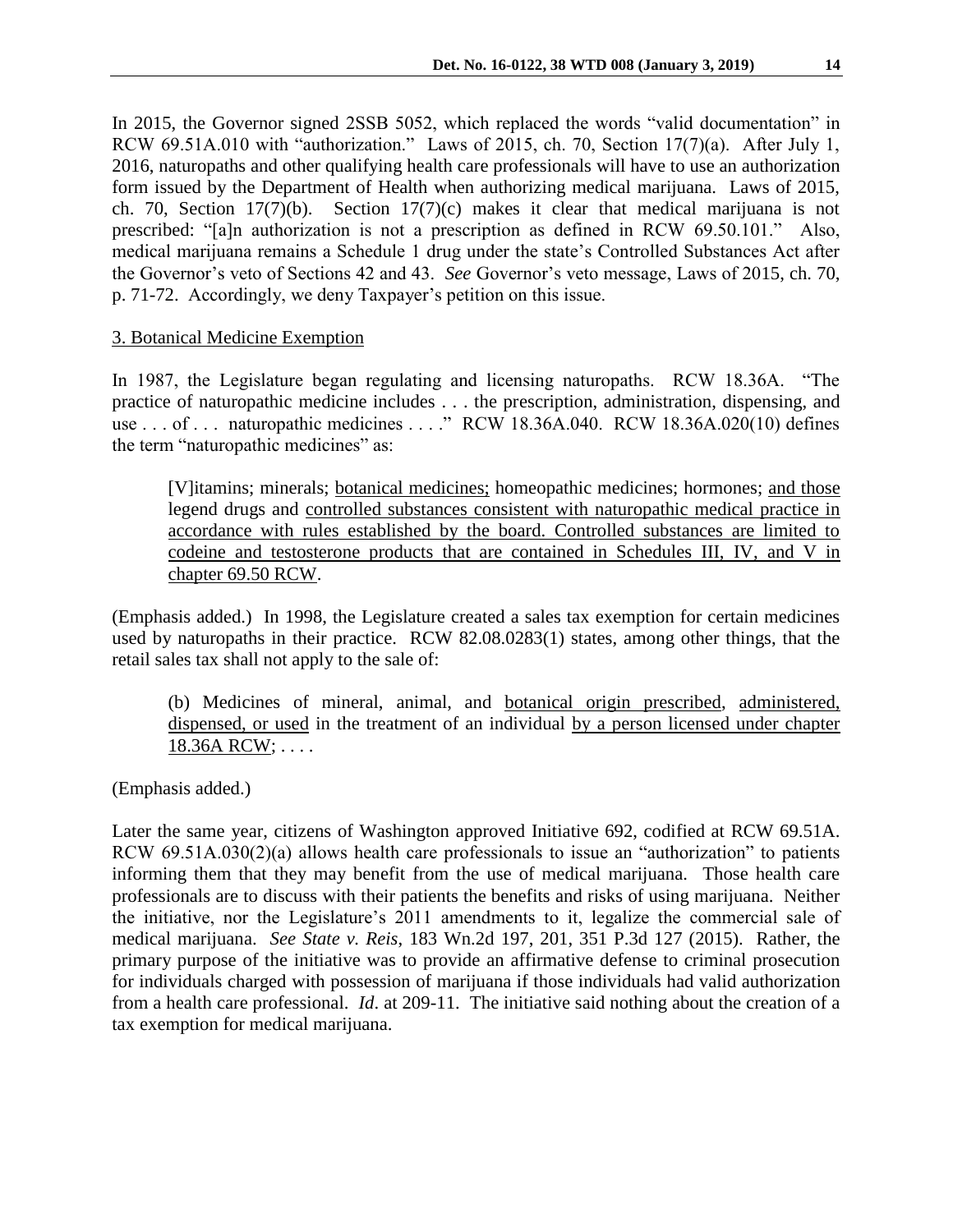The authorizations permitted by the initiative were originally limited to physicians and did not permit naturopaths to issue authorizations. 1999 c. 2 § 6. Only in 2010 did naturopaths become able to issue an authorization for medical marijuana. 2010 c. 284 § 2 (effective June 10, 2010).

Both federal and state law classify marijuana as a Schedule I controlled substance. 21 U.S.C. § 812(c)(10); RCW 69.50.204(c)(22). Consistent with this classification, RCW 18.36A.020(10) limits the legend drugs and controlled substances a naturopath may prescribe to certain Schedule III, IV, and V substances as permitted by rules of the state board of naturopathy. But the statute does not permit naturopaths to use Schedule I or II legend drugs or controlled substances in their practice, nor does it permit naturopaths to use controlled substances not approved by the board of naturopathy in their practice. This statute makes a clear distinction between controlled substances, such as medical marijuana, and botanical medicines. Under RCW 18.36A.040 and 18.36A.020(10), naturopaths cannot prescribe, administer, dispense, or use medical marijuana in their practice since it is a Schedule I controlled substance. The Washington Supreme Court recognized this in *Seeley*. The Court upheld the Legislature's classification and held: "Marijuana cannot be legally prescribed, nor can a prescription for marijuana be filled by a pharmacist in Washington . . . ." *Id*. at 783.

Taxpayer argues that since medical marijuana is of botanical origin, and because naturopaths are health care professionals allowed to provide patients with a valid documentation authorizing the medical use of marijuana, Taxpayer's sale of medical marijuana is exempt from taxation under RCW 82.08.0283(1).

The first problem in this case is that Taxpayer has not shown that the medical marijuana it sold was administered, dispensed, or used in the treatment by a naturopath. However, even if Taxpayer could show this, chapter 18.36A prohibits medical marijuana from being a "naturopathic medicine." *See* RCW 18.36A.020(10). RCW 18.36A.020(10) makes a clear distinction between controlled substances, such as medical marijuana and botanical medicines. If we were to conclude that because marijuana is of botanical origin, RCW 82.08.0283(1) exempts the sale of marijuana from taxation, we would render meaningless the distinction drawn between controlled substances and botanical medicines in RCW 18.36A.020(10).

Statutory provisions must be read in their entirety and construed together (*ITT Rayonier, Inc. v. Dalman*, 122 Wn.2d 801, 807 (1993)), and construed in a manner consistent with the general purpose of the statute (*Graham v. State Bar Ass'n*, 86 Wn.2d 624, 627, 548 P.2d 310 (1976)). "Strained, unlikely or unrealistic" statutory interpretations are to be avoided. *Bour v. Johnson*, 122 Wn.2d 829, 835 (1993); *Christie-Lambert v. McLeod*, 39 Wn. App. 298, 302 (1984)(A statutory provision should be interpreted to avoid strained or absurd consequences that could result from a literal reading). We are required, when possible, to give effect to every word, clause, and sentence of a statute. Det. No. 04-0180E, 26 WTD 206 (2007). No part should be deemed inoperative or superfluous unless the result of obvious mistake or error. *Id*. (Citing *Cox v. Helenius*, 103 Wn.2d 383, 387-88 (1985)).

We conclude that the botanical medicines referred to in RCW 82.08.0283(1)(b) equate to the botanical medicines referenced in RCW 18.36A.020(10). RCW 82.08.0283(1)(b) specifically refers to items administered, dispensed, or used in the treatment by a naturopath under chapter